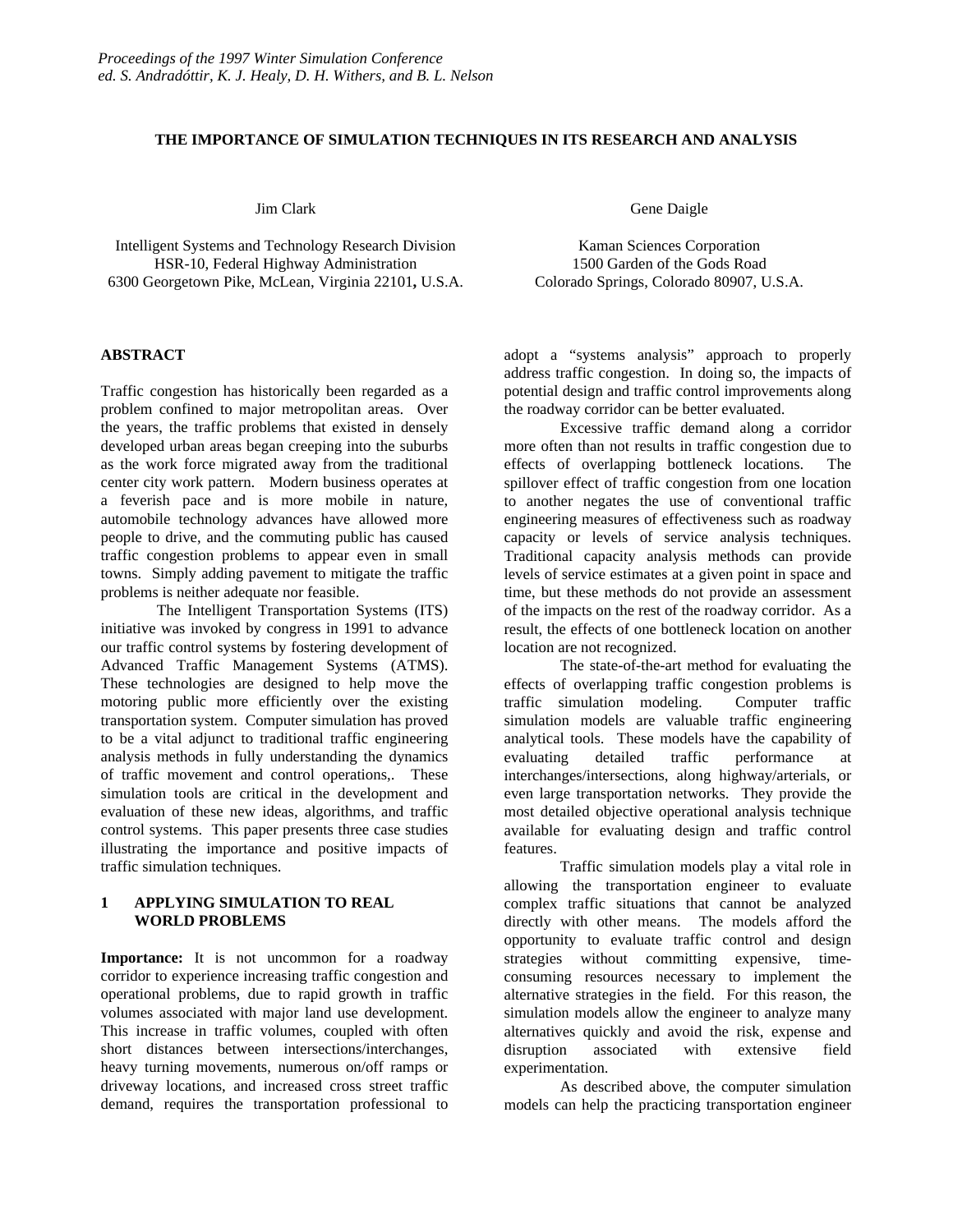analyze everyday traffic management needs by looking at congestion problems to understand their source. The practitioner can explore alternatives that range from adding lanes or redefining lane usage, to manipulating the traffic control systems by re-timing intersection signals or by defining new turn movements (e.g. protected left turns). But computer simulation can do much more. Existing and new traffic control devices can be integrated with the computer simulation offering a controlled laboratory environment for testing and evaluating the equipment, or developing new strategies that may use existing or new equipment effectively and efficiently. This is a key point as many times it is very difficult to accurately measure the performance of traffic control systems after they have been deployed. Experience has shown that after deploying such systems, actual throughput (in terms of people and goods) may be affected significantly though visual observations may not be obvious.

## **2 THE CORSIM SIMULATION MODEL**

The CORSIM traffic simulation program is a microscopic stochastic model of non-freeway and freeway traffic operations. The model was developed by the Federal Highway Administration (FHWA) and is part of the TRAF family of simulation models. It combines TRAF-NETSIM, a simulation model of nonfreeway traffic, and FRESIM, a simulation model of freeway traffic. CORSIM, being microscopic, models each vehicle (automobiles, buses and trucks) as a separate entity on the network. Vehicles are moved every second. The behavior of each vehicle is represented in the model through interaction with its surrounding environment, which includes network geometry, traffic control and the relationship of nearby vehicles. Active traffic control systems such as intersection controllers and ramp-metering devices are also modeled and have an influence on the behavior of vehicles.

The model simulates urban (non-freeway) traffic operations. The goal of this model, as with all TRAF models, is to represent real-world traffic conditions. In the model, as vehicles are moved each second, each variable control device (signal controls) and each event (incidents, parking) are updated every second. Each vehicle's kinetic properties, such as speed, acceleration and deceleration, are determined, as well as its position on the roadway and in relationship to nearby vehicles. The interaction between cars, trucks, and buses is also modeled. Vehicles are moved according to a car-following logic, response to traffic control devices, and response to other demands. Turning movements at intersections in the network are assigned stochastically, as are free-flow speeds, queue

discharge headway, and other behavioral attributes, such as driver behavioral characteristics. Pre-timed and actuated signal controls can be explicitly modeled, as well as stop and yield signs. The model also has the ability to model high occupancy vehicle (HOV) lanes and transit operations.

The model also has the ability of simulating most of the prevailing freeway geometric conditions. This includes one to five through-lane mainline freeways, inter-freeway connectors, grade variations, radius of curvature, superelevation on the freeway, lane additions and drops, freeway incidents (including the effects of vehicle driver rubbernecking), and auxiliary lanes to on- and off-ramps. The model includes clocktime and traffic responsive ramp metering, a comprehensive lane-changing logic, and a freeway surveillance system. The model can also bias or restrict trucks to certain lanes, as well as model vehicles' reaction to upcoming geometric changes through the use of warning signs. Differences in driver habits can also be modeled.

The components of CORSIM have been in use in various forms for over 25 years in conducting traditional traffic modeling analyses. It is written in FORTRAN, and currently has several hundred thousand lines of code. It originally operated on mainframe computers, and today it operates on personal computers (PCs) and workstation class computers. In the PC environment it has recently been upgraded to operate under Microsoft Windows 95 on the PC, and operates within a new Windows environment called the Traffic Software Integrated System (TSIS). Integrating CORSIM into TSIS has allowed FHWA to develop more user-friendly interfaces to CORSIM and also extend CORSIM's capabilities to operate with other processes.

**CORSIM Input:** Currently, the input-data file for CORSIM is an ASCII file. A prototype graphical input processor named ITRAF was developed by Oak Ridge National Laboratory serves as a user interface to the ASCII input file (though traditionalists still enjoy manipulating the ASCII file using an editor).

There are currently several TRAF models, each with a different input data mechanism and different input data set describing many of the same features such as roadways. A companion effort is underway to create a standard "Traffic Software Data Dictionary" and a database to combine the disparate roadway definitions and terms into one cohesive structure to allow the exchange of data between the models and also ease the burden of generating the input data sets. This will replace the ASCII input file CORSIM currently uses. A new input editor dubbed TRAFED is under development to provide a graphical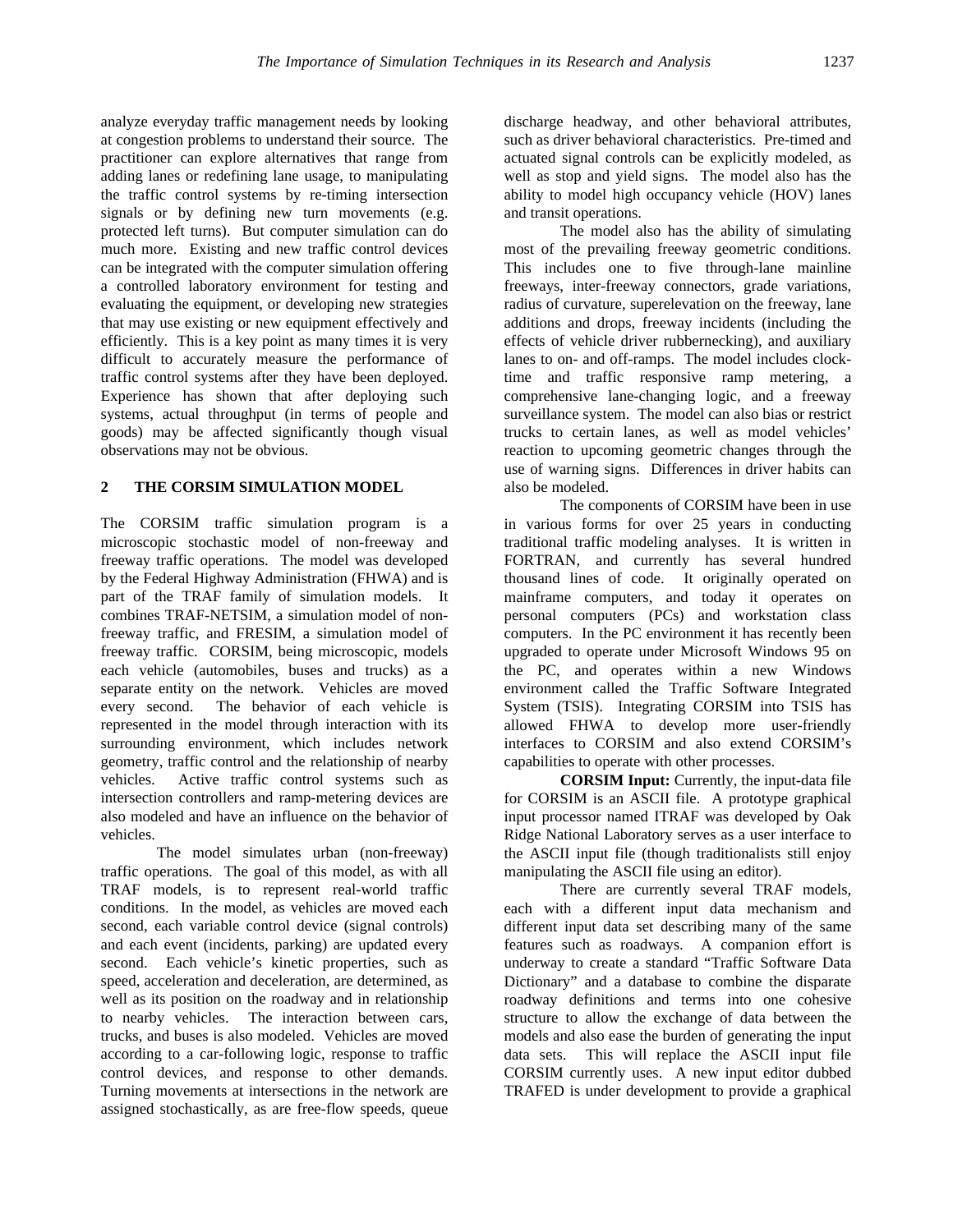input mechanism and will use many of the ideas from the ITRAF prototype.

**CORSIM Output:** The model output has several forms. Performance measures, known as the measures of effectiveness (MOE), are written to a standard ASCII file suitable for printing. Actual throughput measures such as speed, delay, emissions, and fuel consumption are computed in aggregate forms for various measurement points and in summary form for the entire transportation network. CORSIM can also generate animation files for the post-processor TRAFVU, which is a Windows program that will these examples, the application of the TSIS/CORSIM simulation model impacted the decisions made for each case study.

#### **3.1 Sample Application Number 1**

**Background:** Des Moines, Iowa, working with the Iowa DOT, FHWA applied the advanced techniques within TSIS to evaluate proposed roadway interchange design alternatives in the Des Moines metropolitan area. The purpose of the project was to analyze two specific alternative designs for a particular



Figure 1: Des Moines, Iowa Study

display the entire network including its control systems, sensors, vehicles and certain MOE. Vehicles are displayed at their corresponding positions every simulation time-step, and the control systems are updated every time step allowing TRAFVU to animate the major events that the simulation produces.

**Positive Impacts:** The development of a computer simulation model capable of analyzing freeway and non-freeway network traffic operations proves to fulfill an essential need. This modeling capability enables transportation officials to fully evaluate different alternative transportation system design and control strategies in determining a system solution to traffic congestion problems.

#### **3 APPLICATIONS**

The use of computer simulation to solve transportation problems continues to gain acceptance within the transportation profession. The following are recent examples of how computer simulation methods were used to help solve transportation-related problems. In interchange located along Interstate routes 35/80. Figure 1 illustrates the two designs being evaluated using TRAFVU. The partial cloverleaf interchange configuration seen in the lower half in the figure, and an upgraded standard diamond interchange design in the upper half of the figure. The goal of the study was to determine which design alternative provided the best overall traffic performance, given the future anticipated traffic demands.

**Procedure:** Traffic data and proposed plan drawings of the alternative interchange designs were obtained from the Iowa DOT. Included on the drawings were the roadway measurements, the number of traffic lanes, the number and type of ancillary lanes (acceleration/deceleration/auxiliary/turn lanes, etc.). For the freeway and surface streets, the Annual Average Daily Traffic (AADT), the Design Hourly Volumes (DHV), and the orientation of the interchanges and surface streets were also included.

In addition, other data such as the traffic signal timing information for the surface streets were also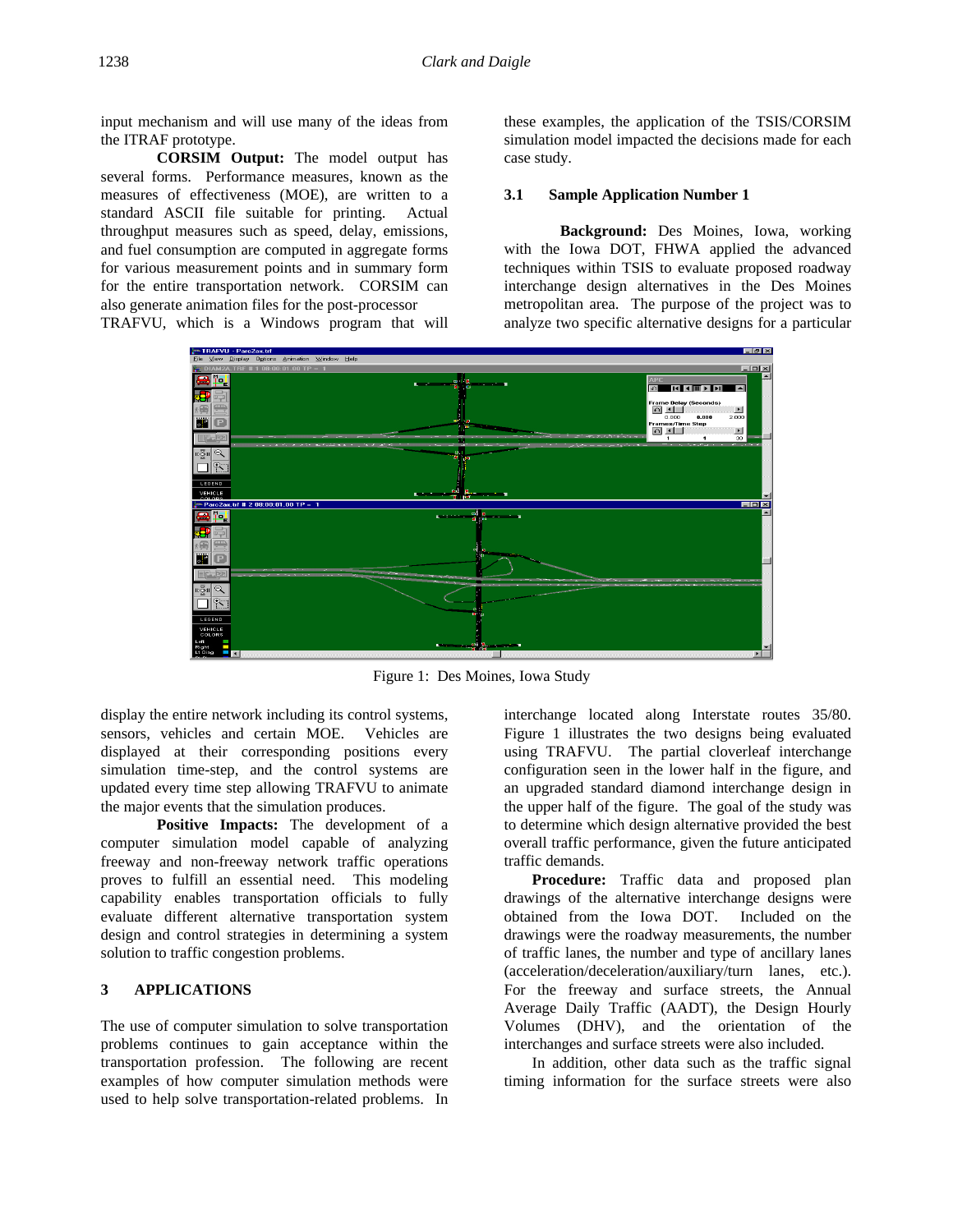obtained. Other factors that proved to be important to the modeling effort were gathered, such as:

- The area served a major shopping center, motels, and numerous commercial businesses in addition to normal traffic;
- At 600 feet from the ramp termini, a frontage road would be added that would require enough traffic "green time" to create sufficient gaps for the exiting traffic;
- Lane widths, shoulder widths, and barrier widths were specified;
- The percentage of trucks on the surface streets and the freeways were also specified.

From this information, the data sets were created for input to the CORSIM model. Links (roadway sections), nodes (link intersection points), intersections and changes in geometric conditions are represented to the CORSIM model as a link-node structure. The corresponding link-node diagram was created based on the plan drawings. The street lengths were measured from the diagram and placed appropriately on the linknode diagram. All of the link geometry information (link lengths, number of lanes, and number of turn pockets) were taken from the plan drawings and used as input to the data sets. The existing and forecasted traffic volumes were obtained from the state/local DOTs. The surface street signal timings were also provided and coded into the model. Node coordinates were calculated using the length information from the plan diagram. Once the existing conditions were calibrated satisfactorily, several simulation runs for each alternative were performed.

**Results:** The alternative designs were simulated, refined, and expanded to incorporate various geometric and traffic-control modifications in developing a desired design/control strategy. Then, the alternative designs were further "fine-tuned", evaluated and compared. It was interesting to note that both alternative designs performed reasonably well, with the upgraded standard diamond interchange design appearing to function slightly better that the partial cloverleaf design. However, the simulation results were significant because the partial cloverleaf design was approximately \$14 million more in right-of-way costs alone!

The Iowa DOT used the results of this simulation study to select a final design. Subsequently, the Iowa DOT has put together a team of transportation professionals to apply computer traffic simulation to evaluate over twenty miles of planned Interstate reconstruction activities within the Des Moines metropolitan area.

#### **3.2 Sample Application Number 2**

**Background:** Fargo, North Dakota: the FHWA assisted the North Dakota DOT in the application of advanced simulation methods to evaluate alternative corridor designs involving a complex series of integrated freeway and non-freeway interchanges. The purpose of the project was to investigate proposed alternative transportation strategies to provide improved access to the westside of the greater Fargo area. The traffic operational study area was the north/south Interstate 29 (I-29) and the east/west  $13<sup>th</sup>$ Avenue corridor. The study covered approximately four square miles, bordered by Main Avenue on the north,  $25<sup>th</sup>$  street on the east, Interstate 94 (I-94) on the south, and  $45<sup>th</sup>$  street on the west. Emphasis was given to the I-29 and  $13<sup>th</sup>$  Avenue corridor traffic operations.

Initial studies were conducted, yet they were limited to separate and independent evaluations of traffic operations. One evaluation centered along the 13<sup>th</sup> Avenue non-freeway corridor, while the other evaluation focused along the Interstate 29 north and south freeway corridor. These studies suggested that the proposed development plans to the area would have very little effect on the freeway traffic operations, which traverses north and south through the study area. However, concerns had been raised as to the relationship between the freeway and the non-freeway traffic network; i.e., would any of the surface street (non-freeway) traffic impact the freeway, and vice versa? Thus, the study needed to be investigated from a "system perspective", which took into account the relationship of the freeway and non-freeway traffic network as a whole.

This further "system evaluation" analysis resulted in the application of the CORSIM computer traffic simulation model of the freeway and nonfreeway traffic network. The application of this stateof-the-art computer traffic simulation tool was essential to conduct a system evaluation. Specifically, the CORSIM model analyzed a network containing both the I-29 freeway and the  $13<sup>th</sup>$  Avenue non-freeway corridor. This computer simulation program allows for the assessment of traffic impacts that system of freeways and non-freeway roadways would have on the other. It afforded the most detailed analysis capability available.

**Procedure:** Traffic data and proposed alternative transportation plans were obtained from the North Dakota DOT. Data and information similar to the example application discussed in Sample Application Number 1 above were obtained. The plans included, the roadway measurements, the number of traffic lanes, the number and type of ancillary lanes for the freeway and surface streets, the Annual Average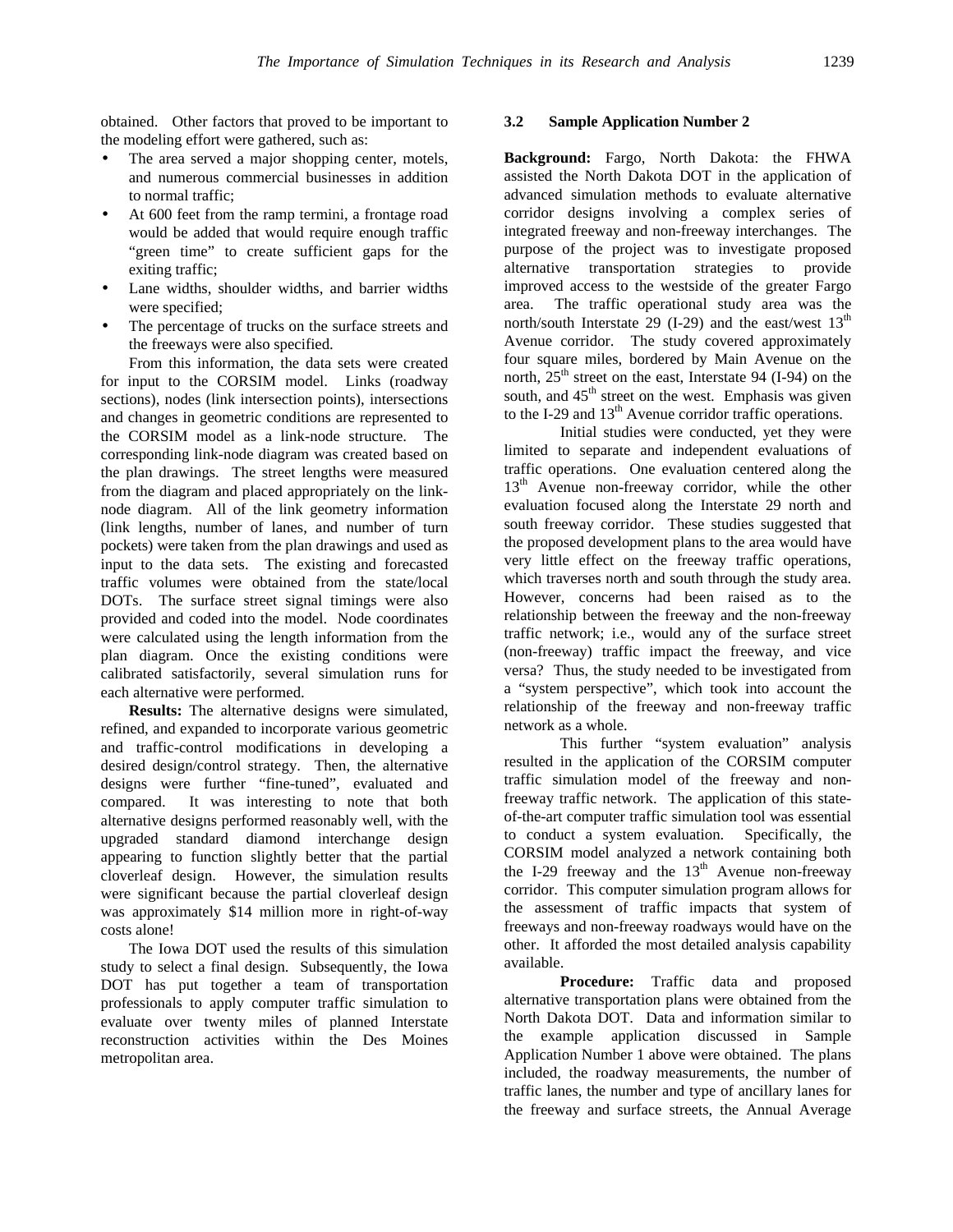Daily Traffic (AADT), the Design Hourly Volumes (DHV), and the orientation of the interchanges and surface streets. In addition, other data such as the traffic signal timing information for the surface streets were also obtained. Other factors which proved to be important to the modeling effort were gathered, particularly the alternative freeway design components, i.e. such as shared mainline/exit lane configuration, various on/off ramp designs--including non-traditional entry ramp location, etc.

From this information, the data sets were created for numerous alternative design/control strategies as input to the CORSIM simulation model. Roadway sections, intersections, and changes in geometric conditions are represented by a link-node structure. The corresponding link-node diagram was created based on the plan drawings. The street lengths were measured from the diagram and placed appropriately on the link-node diagram. All of the link geometry information (link lengths, number of lanes and number of turn pockets) were taken from the plan drawings and used as input to the data sets. The existing and forecast traffic volumes and turning movements were provided by the DOTs, also provided were entry volumes to the network. The surface street signal timings were coded into the model as well. Node coordinates were calculated using the length information from the plan diagram. Once the existing conditions were calibrated satisfactorily, several simulation runs for each alternative were performed.

**Results:** The overall evaluation of the alternative transportation design/control strategies yielded different traffic operational performance. This difference is not the only significant finding. In using the simulation model, it revealed a result that would have gone unnoticed using traditional analysis techniques. Specifically, the simulation demonstrated significant freeway performance degradation due to the introduction of a non-traditional entry ramp design, where freeway speeds dropped by approximately 20 miles per hour. This type of result is not available using traditional analysis techniques. Yet, these speed differentials are significant and pose a serious safety and operational problem. Again in this case, the application of computer simulation pays big dividends to the DOT. In addition to realizing cost-savings of at least \$2.5 million by eliminating the design and construction of a proposed ramp, the DOT estimated approximately \$600,000 annual savings in peak-hour user costs.

# **3.2.1 Research Application**

As mentioned earlier, the computer simulation model is also instrumental in developing new control algorithms, new traffic control systems, and new traffic sensors. These items can be effectively developed, tested, and evaluated in a controlled laboratory environment. With some of the new advanced systems in development in ITS, there is no other way to assess the value of these new technologies without disrupting normal traffic operations. A demonstration of that capability follows.

**Background:** A classic problem in traffic management is minimizing delay for major and minor arterials at a series of signalized intersections. This is a classic problem of coordinated intersection control. It is easy to envision an algorithm that minimizes queuing in each approach given a steady-state traffic pattern; which a fixed-time control system can adequately service. However, most traffic is not steady state, and can vary dramatically from moment to moment. In this situation a fixed-time control system cannot service the demand over the varying traffic conditions. Ideally what is needed is a control system that can *adapt* to its varying traffic conditions automatically.

At the 1997 Annual Transportation Research Board (TRB) conference, the ability to integrate the simulation with a new adaptive algorithm for intersection control and a new prototype traffic sensor was demonstrated. The adaptive control algorithm can adapt the signal phasing at the subject intersection to accommodate varying traffic conditions at and nearby the intersection. The algorithm considers not only the subject intersection but also the conditions at the neighboring intersections in its calculations. The desired goal is to minimize delay at each of the approaches to the intersection by adapting the control system based on demand.

A unique input datum to this adaptive control process is the actual queue length at the approaches to the intersection. Queue is defined as the length resulting from the number and type of vehicles waiting for a green signal on a given approach. The current state-of-the-practice sensor will provide estimated queue length, typically measured by strategic location of loop-detection sensors embedded in the pavement, yet currently deployed sensors do not measure *actual* queue length. ITS has fostered innovation in sensor technologies and a prototype of such an instrument has been developed. An advanced image processing system has been developed that uses a video camera to analyze the approaches to the intersection. The imageprocessing prototype analyzes the scene, and counts vehicles waiting at the intersection. The information is sent to the adaptive control process and it reacts accordingly.

TSIS, TRAFVU, and CORSIM were used as an integrated system to show that this new technology could work (at least in a laboratory environment).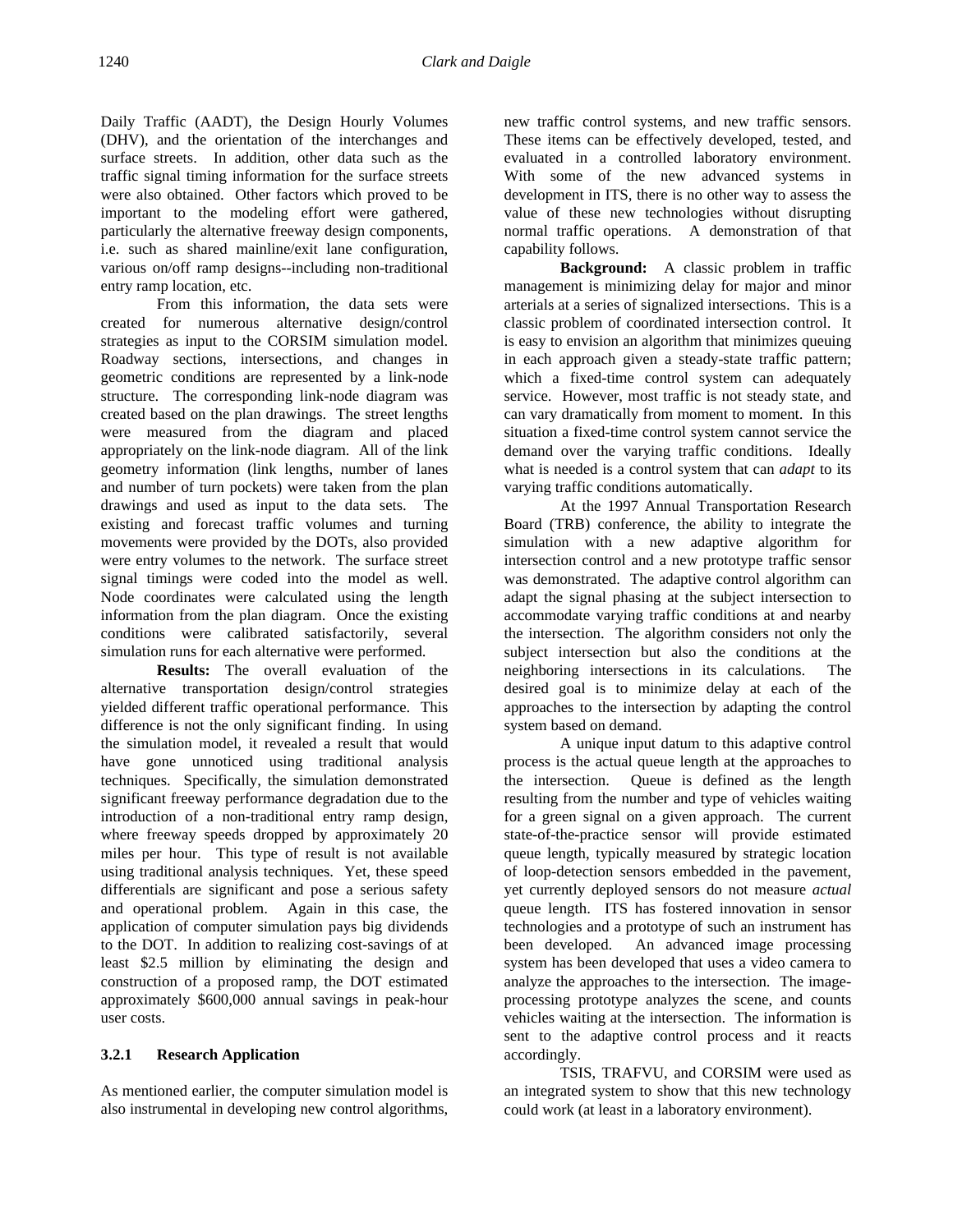**Procedure: Figure 2** illustrates the conditions of the demonstration. At the lower left, TSIS executes CORSIM and the Real-Time Adaptive Control (RT-TRACS) process. Using TSIS, the RT-TRACS process is actually controlling the signal states of one of the intersections that CORSIM is modeling. This new level of interactive-ness with CORSIM is a new feature added to CORSIM by TSIS. They are two discrete processes that are using shared memory and a communications protocol defined by TSIS to interact at run-time. On a second computer, TRAFVU is configured to receive the animation data provided by CORSIM, as CORSIM is running. This provides the vehicle data required by the third computer executing the image-processing software, the Traffic Flow Visualization Camera (TFVC) shown on the right.

As the traffic situation at the intersection develops, the TFVC analyzes the scene, calculates the queue and reports the queue information to the RT-TRACS process via the network using the TCP/IP protocol. Using the queue information and phasing of the surrounding intersections, the RT-TRACS process computes the optimum signal timing for the intersection under adaptive control. Another computer is executing another copy of TRAFVU and is used to show the effects with and without the adaptive control process.



to the "actual" gueue length information from the TFVC processor and then feeds the revised signal states into the CORSIM traffic simulation model

Figure 2: Adaptive Control Process

**Results:** The intersection was previously simulated with CORSIM using traditional fixed-time control and its animation file was stored to disk. In a multiple-window view, TRAFVU displays the effects of the fixed time control and the effects of applying the adaptive control process. The viewer can see visually that the queuing in the adaptive control process is able to serve all of the vehicles in each approach, even under variable demand. Inspecting the CORSIM MOE output files for each case, it is found that indeed, the average delay of the RT-TRACS equipped intersection was able to more effectively serve the varying traffic conditions.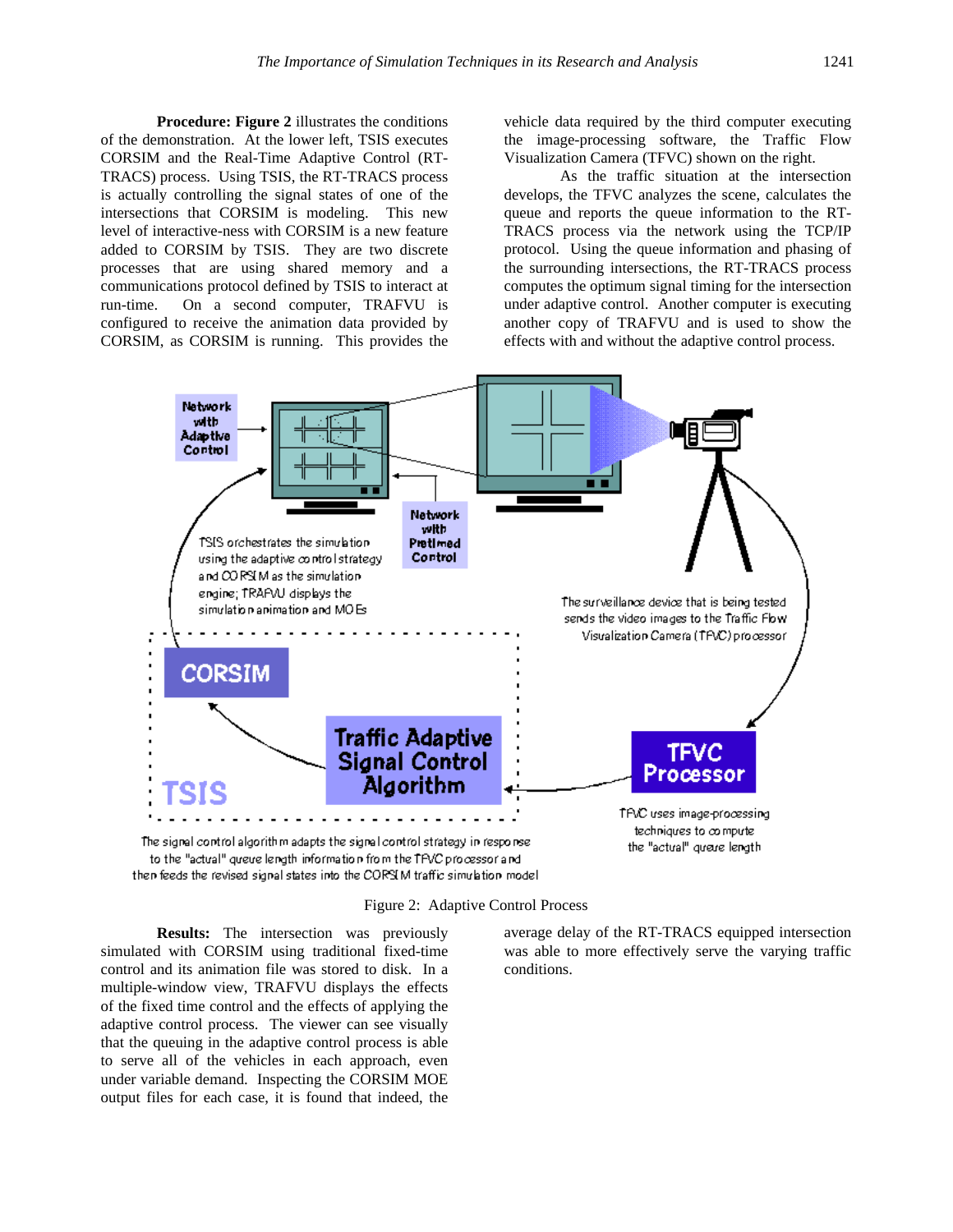Figure 3 shows that the average delay over the 30 minutes of simulation time. The simulation introduces increased demand (a traffic surge) in volume, and under fixed-time control, the delay experienced by each vehicle gets longer as volume increases.

Figure 4 shows the same intersection under adaptive-control, and as seen in the graph, the average delay stays relatively constant, even under increasing volumes. This clearly demonstrates that the adaptive control process can have an affect on traffic flow, and how the simulation tools can be used to measure the effects of the new system.



Figure 3: Fixed-Time Delay over 30 Minutes



Figure 4: Adaptive-Control Delay over 30 Minutes

This demonstration illustrates the importance of the microscopic simulation to the research, development, and testing of new transportation technologies. This scenario would have been extremely difficult to accurately measure the system performance in actual field conditions. In the controlled simulation environment, the data collection process is accurate and repeatable, therefore it was easy to characterize the scenario and further, offers an opportunity to refine the RT-TRACS and TFVC algorithms before attempting a test in the field.

#### **4 CONCLUSION**

In each of the scenarios above, we have demonstrated the functionality and utility of using simulation as a tool for traffic management. In the two cases presented above, the application of traffic simulation saved several million dollars (of tax revenues) in right of way and construction costs. That does not even begin to account for the intangible savings of lost time to travelers due to the congestion created during the construction period.

The simulation tools are also vital in exploring new traffic control techniques, systems and the advanced traffic management centers of the future as seen in the research problem. Not mentioned here is another effort that is now in the demonstration phase where a live intersection controller has been integrated with TSIS and CORSIM, and the simulated intersection is actually under the control of the actual intersection control hardware. This demonstration can be used to assess the effects of different manufacturer's intersection controllers in a controlled environment, or can be an effective teaching aid.

Though the simulation model CORSIM has existed in various forms for many years, the recent advances by the insertion of advanced computer techniques and software development technology has allowed CORSIM to be taken to new levels of performance, new levels of integration and ease of use. Practitioners and researchers around the world are using the CORSIM micro-simulation model to effectively assess and improve their traffic congestion problems, and new doors are being opened each day as the computer technology moves forward.

#### **REFERENCES**

- Daigle, Clark, and Krueger, 1997. "TSIS: Advanced Traffic Software Tools for the User", ASCE.
- Tomich, Koscielny, 1996. "A Graphics Processor for Comparative Studies using Microscopic Traffic Simulation Models", Special Issue of the *Journal on Mathematical and Computer Modelling*.

### **AUTHOR BIOGRAPHIES**

**JIM CLARK** is a registered professional engineer and holds a Masters Degree in Civil Engineering. Jim has over 20 years experience in transportation engineering, specializing in the application of advanced